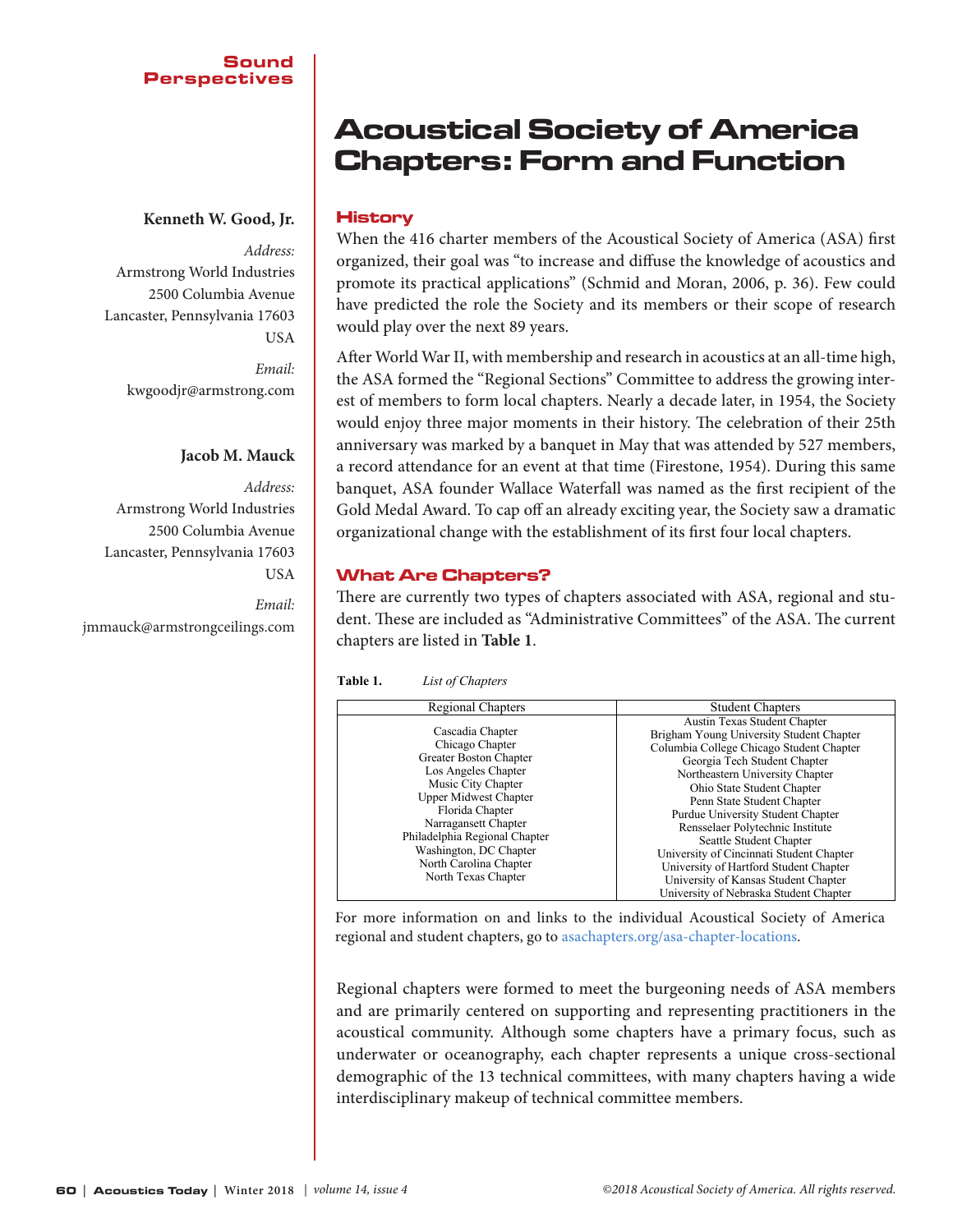Student chapters are a somewhat recent addition to the Society, with the first one being formed in 2000. Although fairly new, student chapter members make up 13% of the ASA membership and are vital to promoting Society awareness among up-and-coming graduates as well as supporting them socially, academically, and with their professional development goals. Student chapters "promote a robust sense of community for students within the ASA" (Flynn and Young, 2018, p. 65) through numerous networking and educational events. A great example of this is the four special sessions held each year. These four events don't just introduce student members to the 13 technical committees but they also serve as an avenue into the acoustical community, with presentations by senior ASA members, poster summaries for various acoustic research programs, and even chances to secure grant/fellowship funding.

Because national meetings occur only twice a year, regional and student chapters are also a great way for members to stay involved with the Society and the acoustician community at the local level. The required minimum of three meetings per year allow regional chapters to actively engage members while keeping the momentum from the most recent national meeting going. Chapters also provide an avenue to include professions, organizations, and experts of similar interest. For instance, in Architectural Acoustics, local chapters have engaged members of both the Audio Engineering Society (AES) and Architectural Institute of America (AIA). The flexibility to engage outside organizations allows chapters and members to further engage manufacturers, consultants, and laboratories. In an effort to help promote involvement and awareness in the Society, participation in local and regional meetings does not require ASA membership.

# What Does a Chapter Meeting Look Like?

There are no exact or structured guidelines for chapter meetings. This allows each chapter to develop its own identity and character best suited to serve the local membership. The following is a partial list of what you might expect or experience at your local chapter meeting.

## *Educational Outreach*

Many chapters participate in outreach programs at the local primary and high school levels. Organizations like the Boy Scouts, Girl Scouts, YMCA, and YWCA also serve as great opportunities to reach out to the potential young engineers and acousticians of tomorrow. These programs usually include engaging, hands-on demonstrations on the physics of acoustics. A great illustration of this is the paper plate loudspeaker demonstration recently given by the Pennsylvania State University (University Park) chapter to a local Girl Scout troop as well as several local schools.

# *Professional Outreach*

Chapters facilitate the transfer and sharing of knowledge between acousticians and professionals in related industries and fields of study. Collaborating with organizations like architectural firms, the AES, the AIA, the National Oceanic and Atmospheric Administration (NOAA), the National Recreation and Park Association (NRPA), and many more provide great teaching and learning opportunities for members.

# *Tours*

Many chapters coordinate tours of local acoustical interest for members. For example, the Philadelphia (PA) chapter has toured the Kimmel Center for the Performing Arts and Community Loud Speaker and is considering a trip to Martin Guitar in Allentown. The Boston (MA) chapter has made several trips to Boston Symphony Hall, and the St. Louis (MO) chapter recently visited the Blues Museum. Tours can be as simple as an unguided walkthrough or as detailed as a guided or even behind the scenes tour and provide a great opportunity for our members to experience and explore the fields of acoustics outside a classroom or laboratory environment.

# **Technical Talks, Guest Speakers, and Lectures**

We, the acoustic community, are fortunate to have numerous opportunities for the interactive synergy and sharing of ideas, learnings, and experiences. Special guests are often invited to local chapters to present as experts in a specific topic. Two great examples are when Dr. Kenneth P. Roy came to the local Philadelphia chapter to give a presentation on design strategies for architectural acoustics and when Dr. Dan Brown recently held a colloquium on underwater imaging systems at the Pennsylvania State University chapter.

Presentations are not limited to acousticians. Anyone in a related field, from educators to industry leaders, is welcome to participate and present. Regional and student chapters further provide local members an opportunity to increase awareness about the Society, share their work, learn from each other, and refine presentations that may be given at the upcoming national meeting. Some chapters even schedule a weekend-long symposium to further help members practice and refine their presentations.